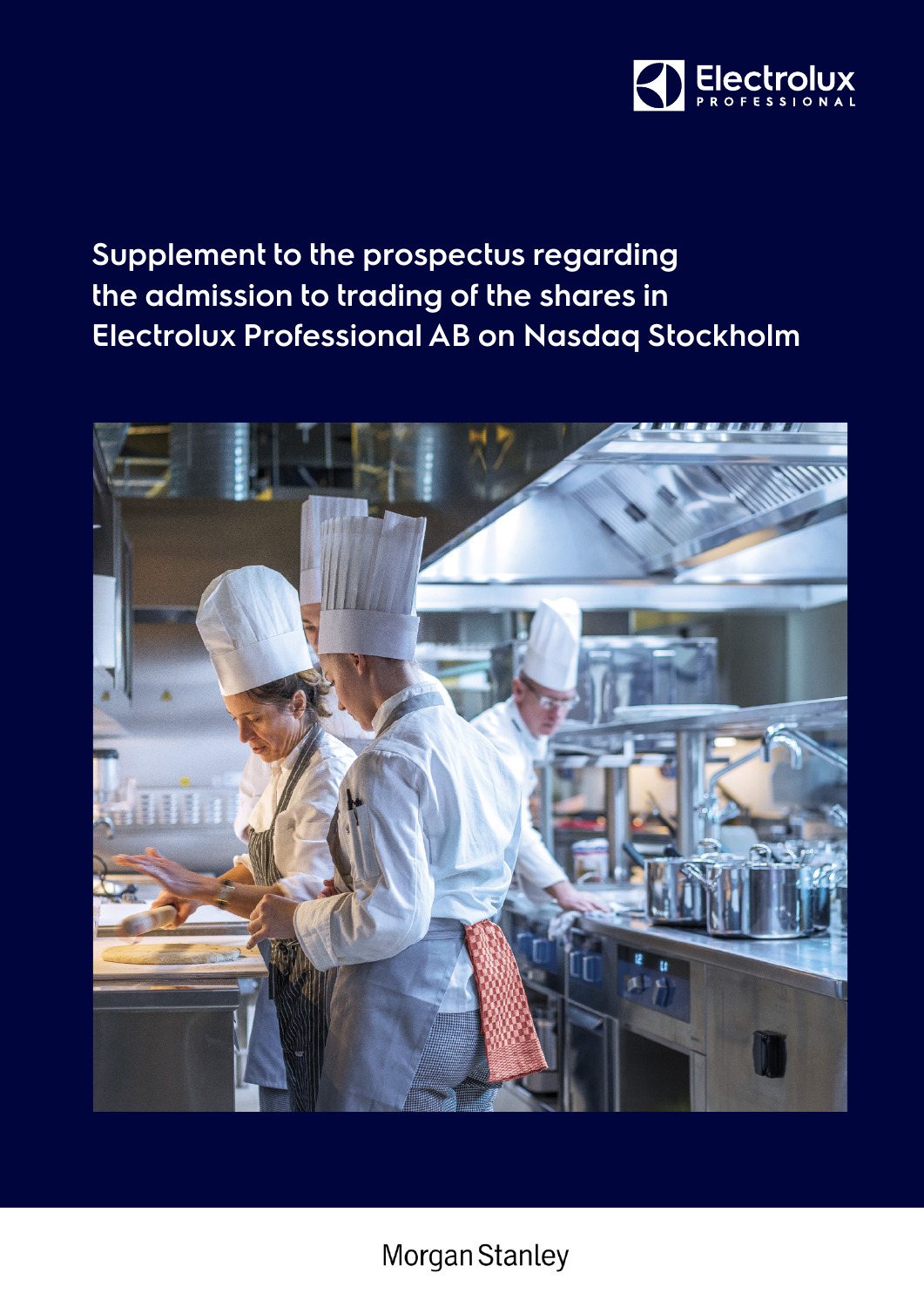# **Supplement to prospectus**

This document (the "**Supplement**") has been prepared by Electrolux Professional AB (publ), corporate ID No. 556003-0354, ("**Electrolux Professional**" or the "**Company**") and constitutes a supplement to the prospectus regarding the admission to trading of the shares in Electrolux Professional on Nasdaq Stockholm, which was approved by the Swedish Financial Supervisory Authority (Sw. *Finansinspektionen*) (the "**SFSA**") on March 10, 2020 (SFSA Reg. No. 20-1571) (the "**Prospectus**"). The Supplement forms part of, and must be read together with, the Prospectus. The definitions in the Prospectus apply to the Supplement as well.

The Supplement has been prepared by reason of Electrolux Professional, on March 15, 2020, having made public, through a press release, an update on the impact of the ongoing coronavirus outbreak on the Company. The press release is available on the Company's website, www.electroluxprofessional.com.

The Supplement has been prepared in accordance with article 23 in the Prospectus Regulation (2017/1129) and was approved by the SFSA on March 20, 2020 (SFSA Reg. No. 20-6355).

The Prospectus and the Supplement are available on the Company's website, www.electroluxprofessional.com. For information regarding the admission to trading on Nasdaq Stockholm, please refer to the Prospectus.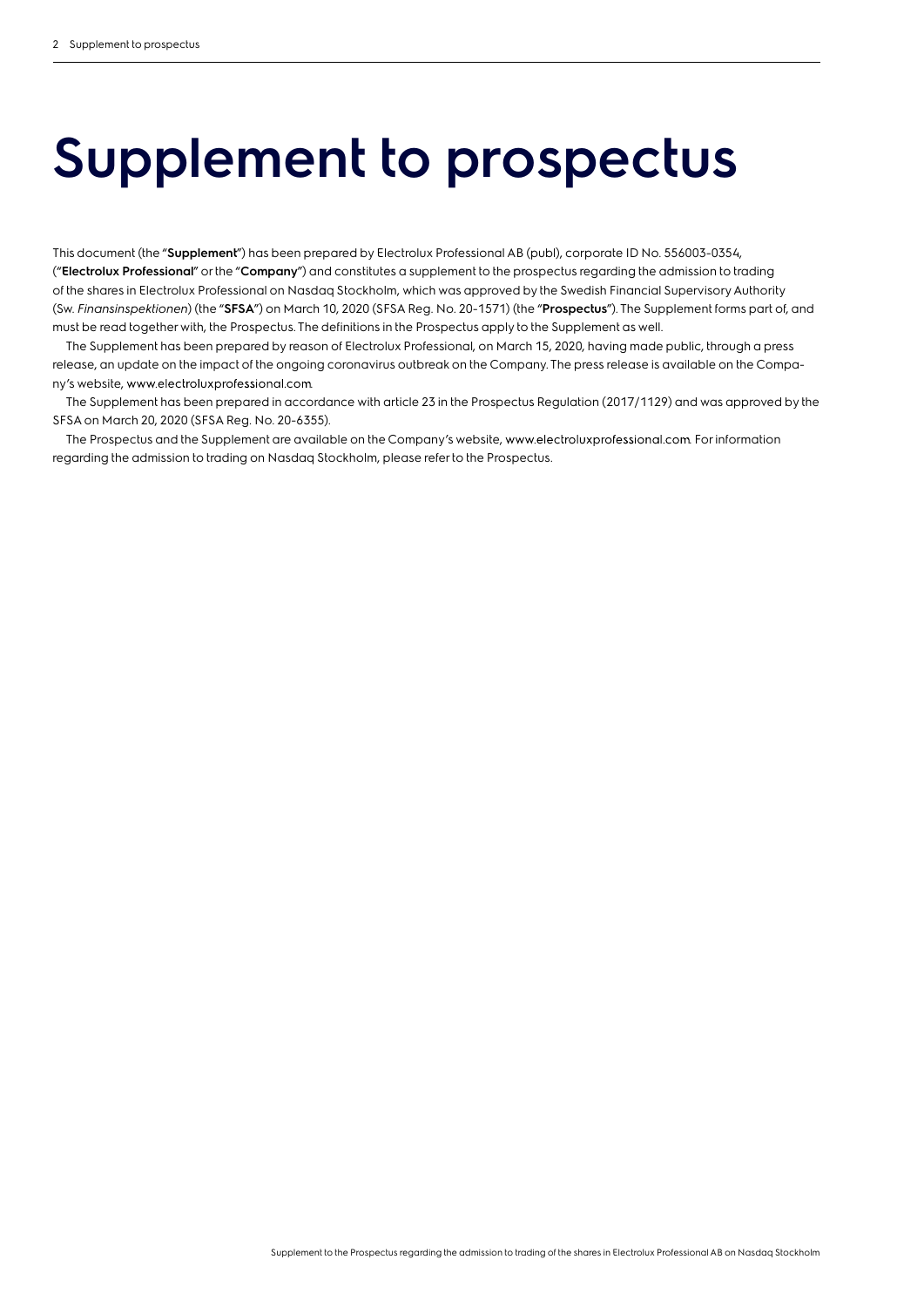# **Supplement to Summary**

The information in this Supplement causes "Electrolux Professional is subject to risks related to the outbreak of *the coronavirus" under "What are the key risks that are specific to the issuer?" in "Summary" on page 6 in the Prospectus to be supplemented by a new last paragraph as set out below. Furthermore, "Electrolux Professional is exposed to credit risks" on page 7 in the same section is supplemented by a new second last sentence as set out below.* 

### **Key information on the issuer**

### **What are the key risks that are specific to the issuer?**

#### *Electrolux Professional is subject to risks related to the outbreak of the coronavirus*

In late December 2019, an outbreak of a novel coronavirus (later named as COVID-19) was detected in Wuhan City in the Hubei province, China. The coronavirus outbreak in China has led to governmental shutdowns of cities and various business operations, which has had an impact on the Group's sourcing from, and production in, China. In late February 2020, the coronavirus spread rapidly also outside China, with the biggest outbreak outside Asia occurring in northern Italy, initially with the Lombardy and Veneto regions as epicenter and thereafter also spread to other regions. Since Electrolux Professional's operational headquarter, including a large part of the Group's management, manufacturing units and a logistics hub, is located in Pordenone in the neighboring Friuli-Venezia Giulia region, there is a risk that the outbreak of the coronavirus in northern Italy could have a significant adverse effect on the Group's operations, manufacturing and distribution capacity.

So far, the outbreak of the coronavirus has negatively affected the Group's sales in China and Italy, and is expected to impact Electrolux Professional's business and its end markets in the first half of 2020. However, coronavirus outbreaks are highly likely to occur also in other parts of the world although, at present, the spread and consequences are very difficult to predict. A protracted uncertainty and a lack of containment of the virus could have several negative consequences for Electrolux Professional and its global footprint as well as subsequent impact on the Group's cash flow, net sales and profitability. Depending on the spread of the coronavirus, it is also reasonable to assume that stock exchanges over the world will be very volatile and shares may be subject to extraordinary swings. There is thus a risk that the price for the Electrolux Professional share might follow general market volatility, regardless of the results and performance of the Group, and decline significantly in value after the listing on Nasdaq Stockholm.

Given the rapid spread of the coronavirus, impacting markets where Electrolux Professional has a significant presence in terms of production and sales, the Company believes the risks related to this have increased materially. Electrolux Professional currently believes that there is a considerable risk that the outbreak of the coronavirus will have a material financial impact during the first half of 2020.

### *Electrolux Professional is exposed to credit risks*

Credit risk on financial transactions is the risk that the counterpart is not able to fulfil its contractual obligations related to the Group's investments of liquid funds and derivatives. Credit risks also arise in connection with trade receivables. If Electrolux Professional is unable to fully collect its trade receivable from major customers, the Group's results of operations would be adversely affected. As a consequence of the ongoing coronavirus outbreak, payment cycles are expected to be prolonged, which may have a negative effect on the Group's liquidity and cash flow and require an increase of provisions for expected credit losses. Any significantly higher than expected defaults or changes in the financial situation of an important customer would have a material adverse effect on the Group's credit losses and, in turn, its liquidity, results of operations or financial position.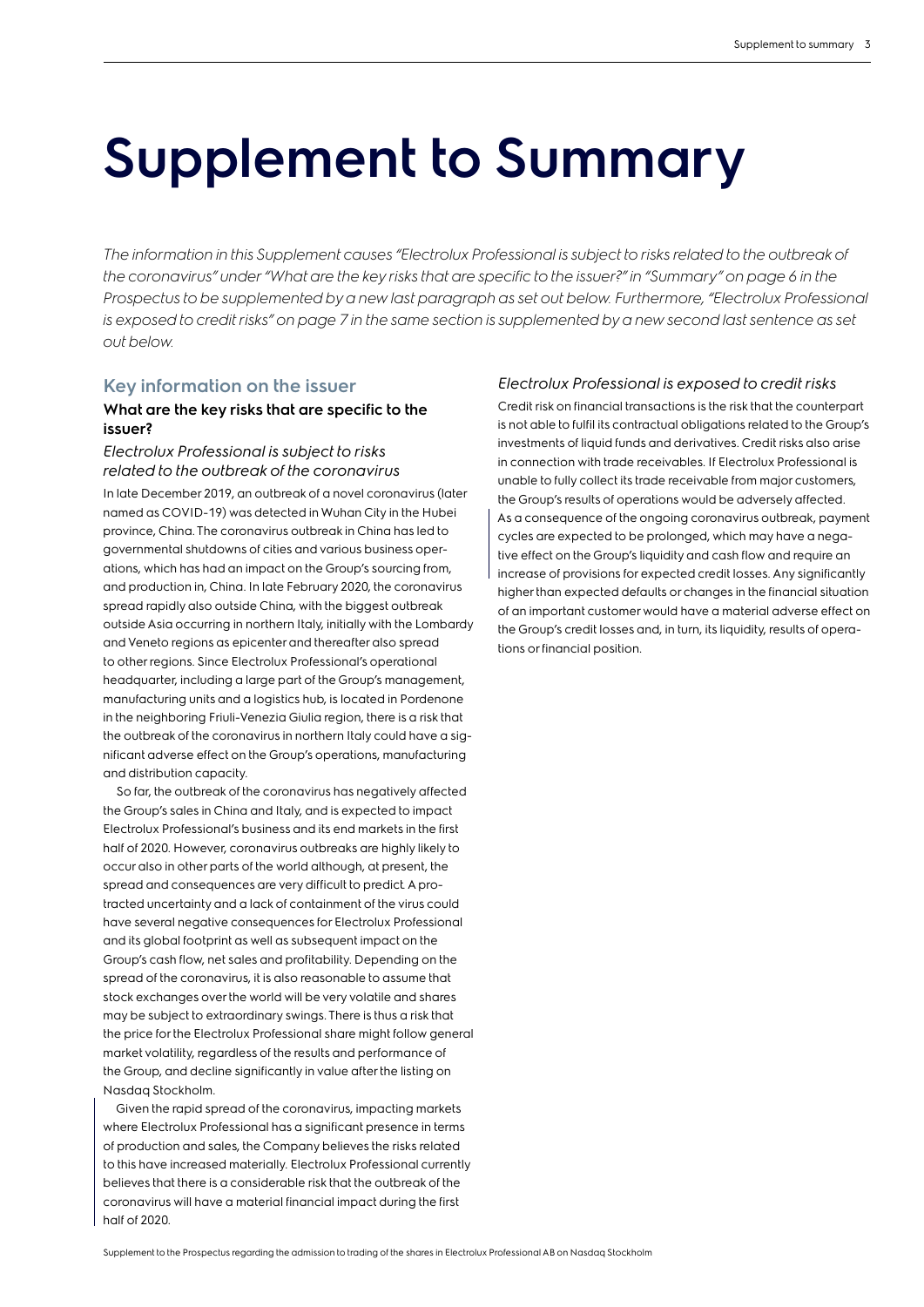# **Supplement to Risk factors**

*"Electrolux Professional is subject to risks related to the outbreak of the coronavirus" in "Risk factors" on page 11 in the Prospectus is supplemented by a new last paragraph as set out below. Furthermore, "Electrolux Professional is exposed to credit risks" on page 19 in the same section is supplemented by a new second last sentence as set out below.*

## **Risks related to Electrolux Professional**

## **Risks relating to Electrolux Professional's operations and industry**

*Electrolux Professional is subject to risks related to the outbreak of the coronavirus*

In late December 2019, an outbreak of a novel coronavirus (later named as COVID-19) was detected in Wuhan City in the Hubei province, China. On January 30, 2020, the World Health Organization declared the outbreak a "Public Health Emergency of International Concern". Cases of the coronavirus have been reported in several countries worldwide, including in Asia, Europe, North America, South America and Australia.

The coronavirus outbreak in China has led to governmental shutdowns of cities and various business operations, which has had an impact on the Group's sourcing from, and production in, China. As Electrolux Professional is sourcing certain components from China, and has a manufacturing unit in Shanghai (which was closed a during few weeks in January and February 2020), any prolonged shutdowns of the Chinese industry could have a significant negative impact the Group's sourcing of components and manufacturing capacity. In addition, the situation may also affect demand in China and in neighboring regions.

In late February 2020, the coronavirus spread rapidly also outside China, with the biggest outbreak outside Asia occurring in northern Italy, initially with the Lombardy and Veneto regions as epicenter and thereafter also spread to other regions, which led to lockdowns of cities, closure of schools, universities and public institutions as well as cancellations of public events. Since Electrolux Professional's operational headquarter (including a large part of the Group's management) as well as manufacturing units and a logistics hub is located in Pordenone in the neighboring Friuli-Venezia Giulia region, and some suppliers are located in northern Italy, there is a risk that the outbreak of the coronavirus in northern Italy could have a significant adverse effect on the Group's operations, manufacturing and distribution capacity.

So far, the outbreak of the coronavirus has negatively affected the Group's sales in China and Italy, and is expected to impact Electrolux Professional's business and its end markets in the first half of 2020. However, coronavirus outbreaks are highly likely to occur also in other parts of the world although, at present, the spread and consequences are very difficult to predict. A protracted uncertainty and a lack of containment of the virus could have several negative consequences for Electrolux Professional and its global footprint as well as subsequent impact on the Group's cash flow, net sales and profitability. In the short term, the Group has decided to restrict employees from traveling and such restrictions may need to be prolonged depending on the spread of the coronavirus, which may, for example, limit sales, marketing or service activities carried out by the Group. Furthermore, any negative impact on the hospitality industry as a result of, for example, decreased travel activity, out-of-home food and beverage consumption and tourism may cause customers to cancel and/or postpone investments, orders and projects. In addition, Electrolux Professional may have to adapt operations, inventory levels and manufacturing units to decreased activity or to any disruptions in the supply chain, which may negatively impact several functions, including sales, marketing, distribution and manufacturing. There is also a risk that the measures announced by the Italian government on March 8, 2020 (and extended on March 9, 2020) to contain the coronavirus, including travel restrictions where travel within Italy is only permitted for work or family emergencies, and any similar measures taken by other countries, may have a significant adverse impact on the Group's manufacturing capacity. Ultimately, the coronavirus could also hinder market demand for the Group's products.

Depending on the spread of the coronavirus, it is also reasonable to assume that stock exchanges over the world will be very volatile and that share prices may be subject to extraordinary swings. There is thus a risk that the price for the Electrolux Professional share may follow general market volatility, regardless of the results and performance of the Group, and decline significantly in value after the listing on Nasdaq Stockholm.

Given the rapid spread of the coronavirus, impacting markets where Electrolux Professional has a significant presence in terms of production and sales, the Company believes the risks related to this have increased materially. These risks are related to supply chain disruptions, government countermeasures and changing customer behavior. The Company has started to experience difficulties in receiving components to its manufacturing units, as well as in the outbound flow of products, currently primarily in Italy (including Vallenoncello, which is the Company's largest hub for production of food service products) and France, but such difficulties may arise also in the rest of the world going forward. The development may have a material impact on Electrolux Professional's manufacturing capacity and ability to serve customers. Additionally, the overall development related to the spread of the coronavirus is expected to lead to canceled or postponed orders and investments among customers, especially hotels and restaurants. Electrolux Professional currently believes that there is a considerable risk that the outbreak of the coronavirus will have a material financial impact during the first half of 2020.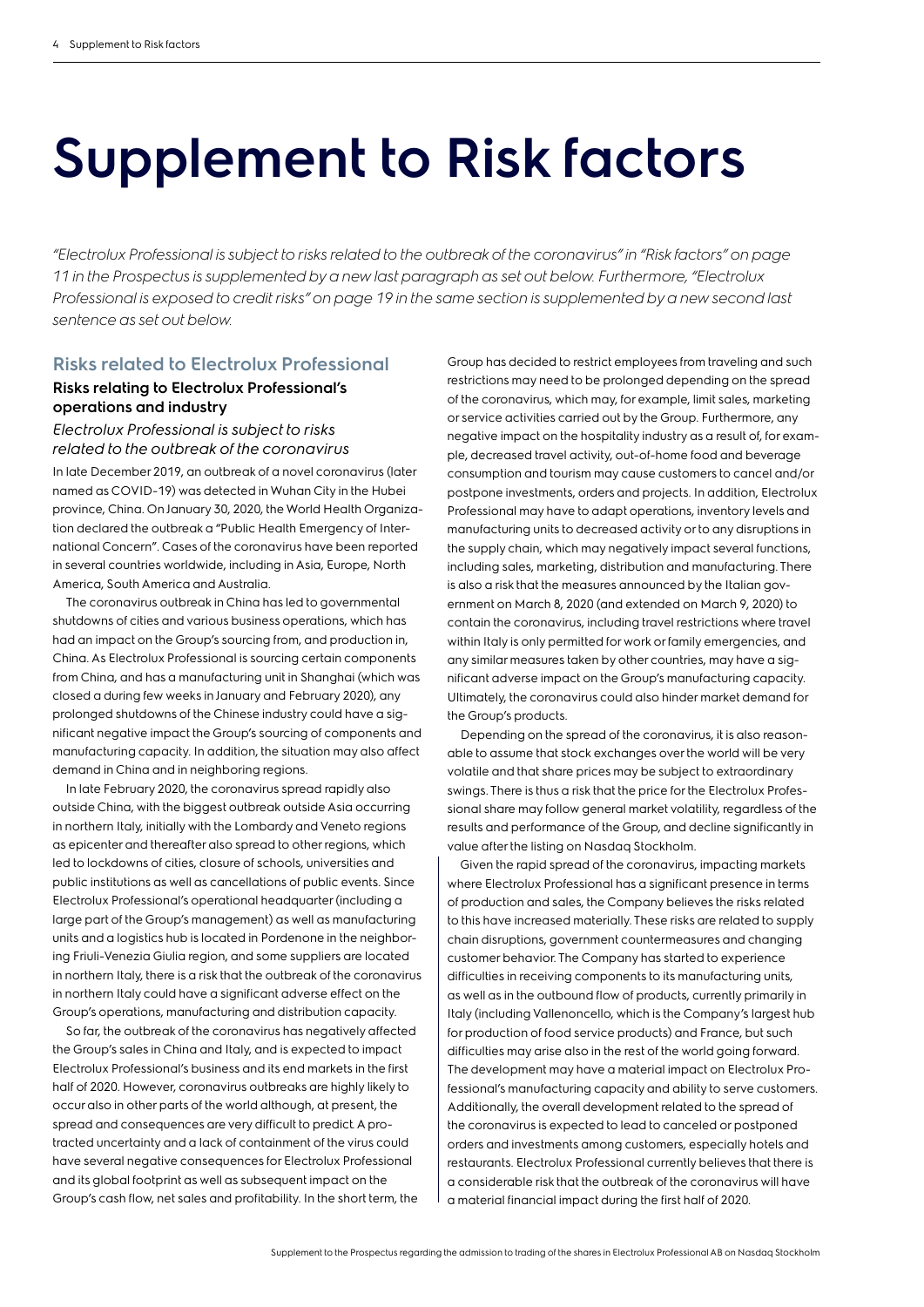### **Financial risks**

*Electrolux Professional is exposed to credit risks.* Credit risk on financial transactions is the risk that the counterpart is not able to fulfil its contractual obligations related to the Group's investments of liquid funds and derivatives. Credit risks also arise in connection with trade receivables. Electrolux Professional's client base is characterized by a mix of recurring customers such as distributors and one-time customers, as well as multi operator stores or spare-parts customers. If Electrolux Professional is unable to fully collect its trade receivable from major customers, the Group's results of operations would be adversely affected. As of December 31, 2019, trade receivables, net of provisions for expected credit losses, amounted to SEK 1,687m, and the total provision for expected credit losses was SEK 66m. If the expected credit loss rates on trade receivables between 16 and 60 days past due had been 10 percent higher/lower as of December 31, 2019, the loss allowance on trade receivables would have increased/decreased SEK 0m. If the expected credit loss rates on trade receivables between 61 and 180 days past due had been 10 percent higher/ lower as of December 31, 2019, the loss allowance on trade receivables would have increased/decreased SEK 1m. As a consequence of the ongoing coronavirus outbreak, payment cycles are expected to be prolonged, which may have a negative effect on the Group's liquidity and cash flow and require an increase of provisions for expected credit losses (see further "*Electrolux Professional is subject to risks related to the outbreak of the coronavirus*" above). Any significantly higher than expected defaults or changes in the financial situation of an important customer would have a material adverse effect on the Group's credit losses and, in turn, its liquidity, results of operations or financial position.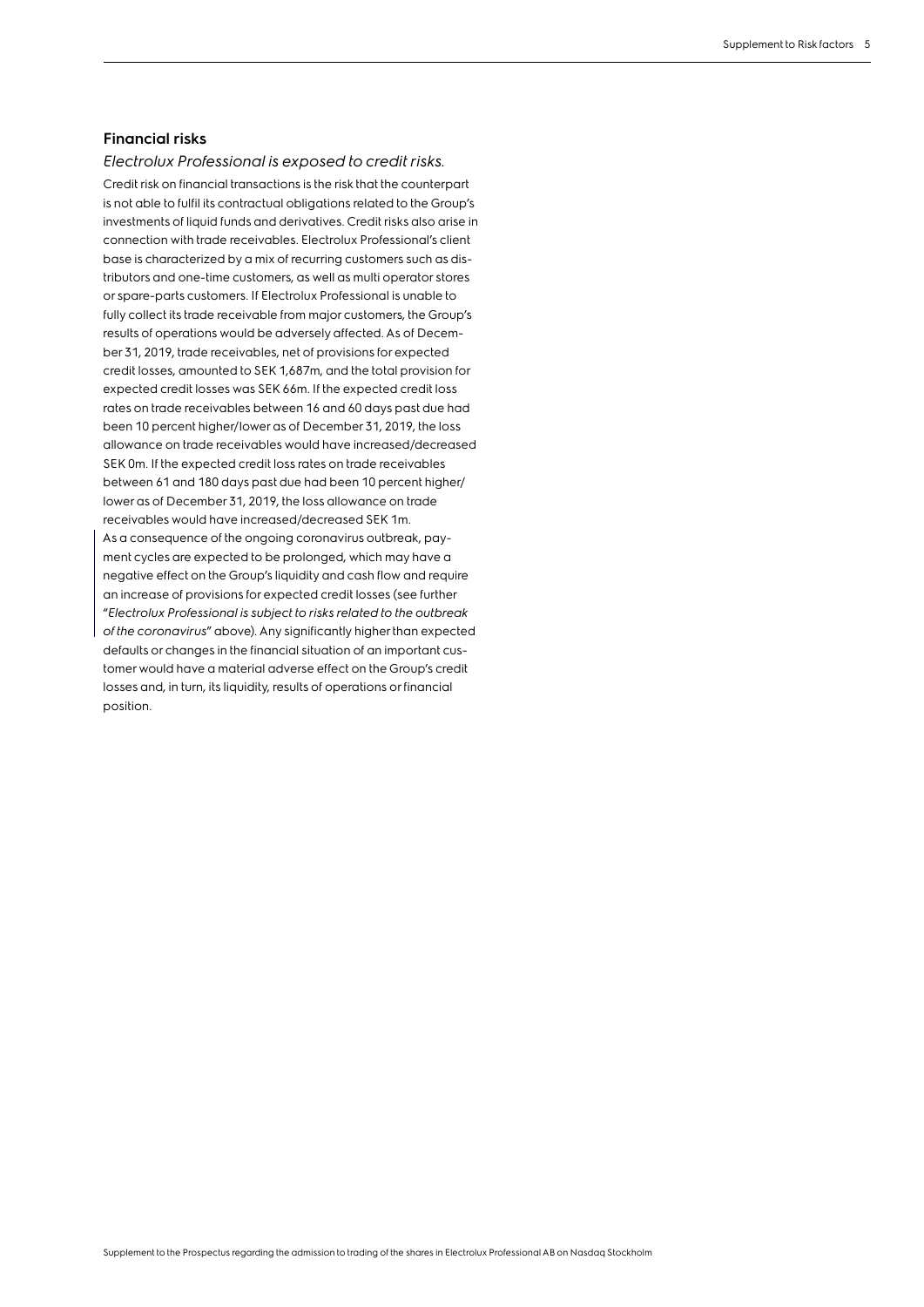# **Supplement to Operating and financial review**

*"Recent trends" in "Operating and financial review" on page 65 in the Prospectus is supplemented by a new subheading, "Update in respect of the coronavirus outbreak", as set out below. Furthermore, "Significant changes since December 31, 2019" on page 65 in the same section is supplemented by a new second last paragraph as set out below.*

# **Recent trends**

In the fourth quarter 2019, overall market demand for professional food-service and laundry equipment is estimated to have shown growth compared to the previous year, but at a slower pace than previous quarters. Professional users, including food service chains, prolonged their decision period for new investments.

Net sales for the fourth quarter 2019 declined organically. This was primarily driven by lower volumes in food and beverage in the United States, as well as lower sales in Asia-Pacific due to projects being put on hold by customers. In addition, the work on preparing the Company for separation and listing has been very time-consuming and has demanded significant management attention. This has, to some extent, also impacted the performance of the Company.

The overall market development in the fourth quarter 2019 has continued in the first quarter 2020. The large chain roll-out that the Company carried out in the first half of 2019 will put some pressure on the growth rate in the first half of 2020. During the first half 2020, the Electrolux Professional office in the United States will move from Charlotte, North Carolina to Louisville, Kentucky. This might have some impact on sales development in the United States.

During the third quarter 2019, the Group launched a program to manage its cost structure, but also to compensate increased costs related to the separation and listing (the add-on costs for Electrolux Professional as a stand-alone company is estimated at approximately SEK 100m per year). The efficiency program is running according to plan and is expected to generate annual savings of approximately SEK 100m with full effect in the second half of 2020.

#### **The coronavirus outbreak**

The ongoing coronavirus outbreak, which initially started in China and thereafter has spread into Europe (with the biggest outbreak outside Asia occurring in northern Italy) and also to the rest of the world, is expected to impact Electrolux Professional's business and its end markets in the first half of 2020. For the time being, Electrolux Professional does not foresee any major impact on its ability to deliver products to its customers, but if the uncertain situation continues or deteriorates, the Company's manufacturing capacity may be affected, as, for example, Electrolux Professional has manufacturing units as well as certain suppliers located in China and northern Italy.

The Group's sales to institutional customers (hospitals, elderly homes, schools, etc.) and, within the Laundry segment, to certain other customer categories (such as launderettes, coin shops and multi-housing laundry), are expected to have a lower risk of being impacted by the coronavirus outbreak than sales to restaurants and hotels, which could experience a higher impact as well as canceled or postponed orders and investments. Within Laundry, the Group's most profitable segment, Electrolux Professional has a relatively low exposure to restaurants and hotels, and sells products mainly to, for example, hospitals, other care facilities as well as launderettes and coin shops. Within the Food & Beverage segment, a relatively large share of sales is to institutional customers. In total, the Group's sales to institutional customers together with sales to the above-mentioned other customer categories within the Laundry segment are estimated to represent approximately 50 percent of the Group's net sales.

As regards manufacturing, distribution and logistics, the coronavirus outbreak might impact delivery and service to customers. However, the Group has implemented precautionary measures and contingency plans aimed at ensuring orderly operations and business continuity during the current circumstances. Furthermore, Electrolux Professional has a global manufacturing base, which may provide some manufacturing flexibility. The measures announced by the Italian government on March 8, 2020 (and extended on March 9, 2020) to contain the coronavirus, including travel restrictions where travel within Italy is only permitted for work or family emergencies, and any similar measures taken by other countries, may have a significant impact on the Group's manufacturing capacity.

Currently, the Company estimates that the outbreak of the coronavirus will impact the business activities in the second quarter 2020 more significantly than currently expected for the first quarter of 2020. Given the high degree of uncertainty, it is currently not possible to estimate the total impact for the full year 2020.

Furthermore, government subsidies and fiscal stimulus measures, as they are currently being discussed in many countries as a response to any prolonged virus spread, can have positive effect on investments in the hospitality industry and serve as a potential mitigating factor. Over the long term, Electrolux Professional may even see a positive impact on demand for certain product categories and in certain regions. For example, on emerging markets where the Group's market presence and sales are low, an increased focus on hygiene and sanitation and therefore invest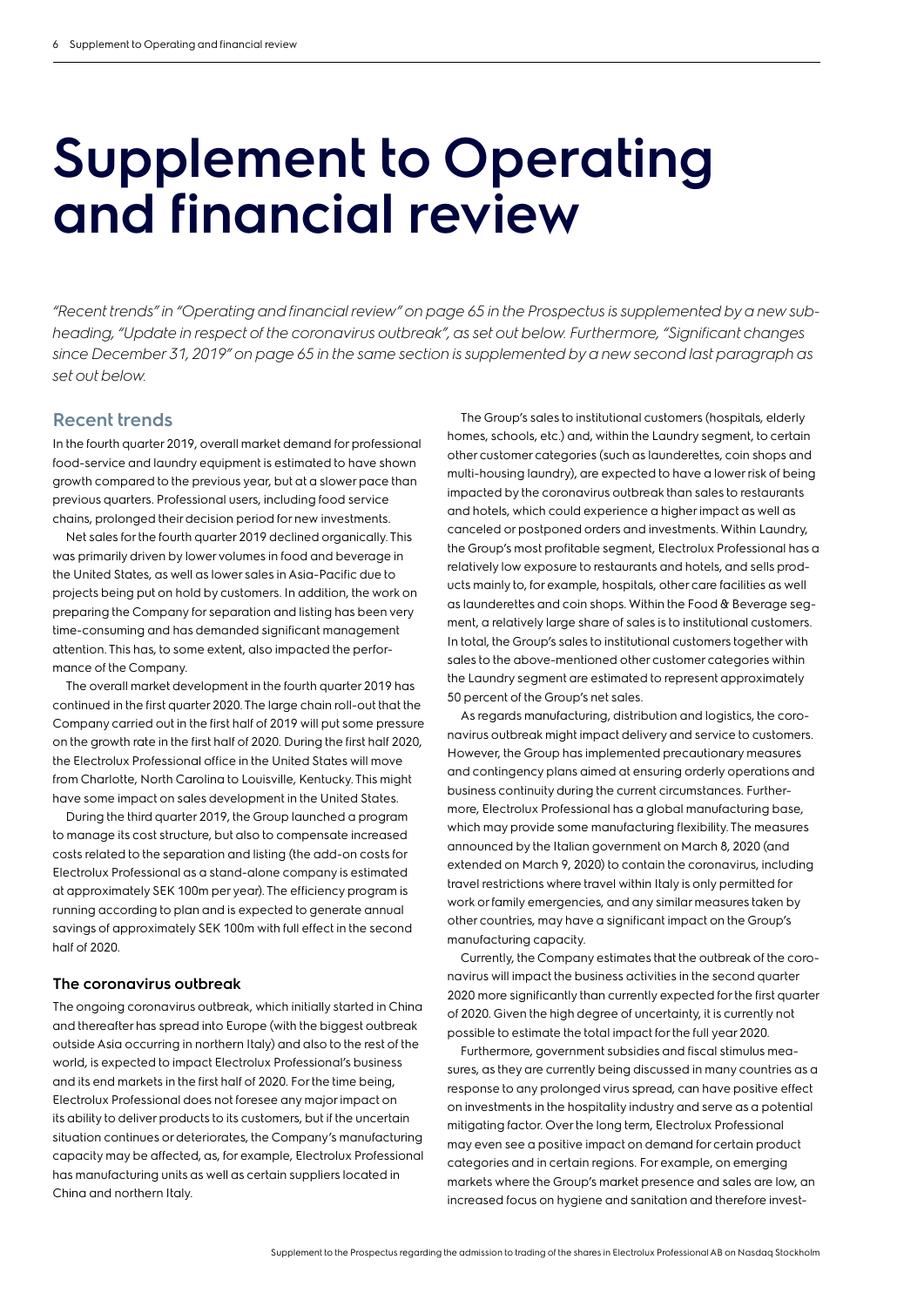ment into, among other things, dishwashing and laundry equipment may lead to increased demand for such product categories.

The Company has taken precautionary measures to ensure business continuity as well as protection of its employees. For example, the inventory planning and management has been adjusted. In order to mitigate a potential supply chain disruption, stock levels have been increased in the Group's major warehouses and also decentralized to local warehouses. In addition, measures like increased access restrictions and controls at certain manufacturing units and offices, staff travel restrictions as well as remote working arrangements have been taken.

In summary, the development of the coronavirus outbreak has high focus and priority within the Group. Electrolux Professional is doing the utmost to secure the health and safety of its employees and to reduce any impact on the operations.

#### *Update in respect of the coronavirus outbreak*

Electrolux Professional currently believes that there is a considerable risk that the outbreak of the coronavirus will have a material financial impact during the first half of 2020. The business activities in the second quarter 2020 will be significantly more impacted than the first quarter 2020. The development may have a material impact on Electrolux Professional's manufacturing capacity and ability to serve customers. Additionally, the overall development related to the spread of the coronavirus is expected to lead to canceled or postponed orders and investments among customers, especially hotels and restaurants.

Given the rapid spread of the coronavirus, impacting markets where Electrolux Professional has a significant presence in terms of production and sales, the Company believes the risks related to this have increased materially. These risks are related to supply chain disruptions, government countermeasures and changing customer behavior. Given the fluid situation, it is not at this point possible to predict the duration or scope of the health crisis, and therefore the full potential impact.

While Electrolux Professional since the beginning has taken extensive measures to ensure the health and safety of its employees, the spread of the coronavirus has not yet caused major disruptions to Electrolux Professional's manufacturing units. The situation is, however, developing rapidly, and the Company has started to experience difficulties in receiving components to its manufacturing units, as well as in the outbound flow of products, currently primarily in Italy (including Vallenoncello, which is the Company's largest hub for production of food service products) and France, but such difficulties may arise also in the rest of the world going forward. Therefore, the Company is now implementing additional measures to adapt manufacturing at the affected sites to reduce production, including temporary closures, and may need to implement further measures at these and other sites going forward.

# **Significant changes since December 31, 2019**

On February 18, 2020, the Annual General Meeting of Electrolux Professional resolved on a bonus issue. The purpose of the bonus issue was to increase the share capital as well as the number of shares to reflect the share capital structure of Electrolux ahead of the separation of Electrolux Professional from Electrolux. See "*Bonus issue*" in "*Capitalization, indebtedness and other financial information*" and "*Share capital development*" in "*Shares and ownership structure*".

On February 21, 2020, Electrolux Professional entered a EUR 250m multicurrency revolving credit facilities agreement, and on March 6, 2020, Electrolux Professional entered into a SEK 600m bilateral term loan. See "*Credit facilities and loans*" above.

On March 15, 2020, Electrolux Professional announced that there is a considerable risk that the outbreak of the coronavirus will have a material financial impact during the first half of 2020. See "*The coronavirus outbreak*" above.

Other than as set out above, no significant changes in the financial position or financial performance of Electrolux Professional have occurred since December 31, 2019.